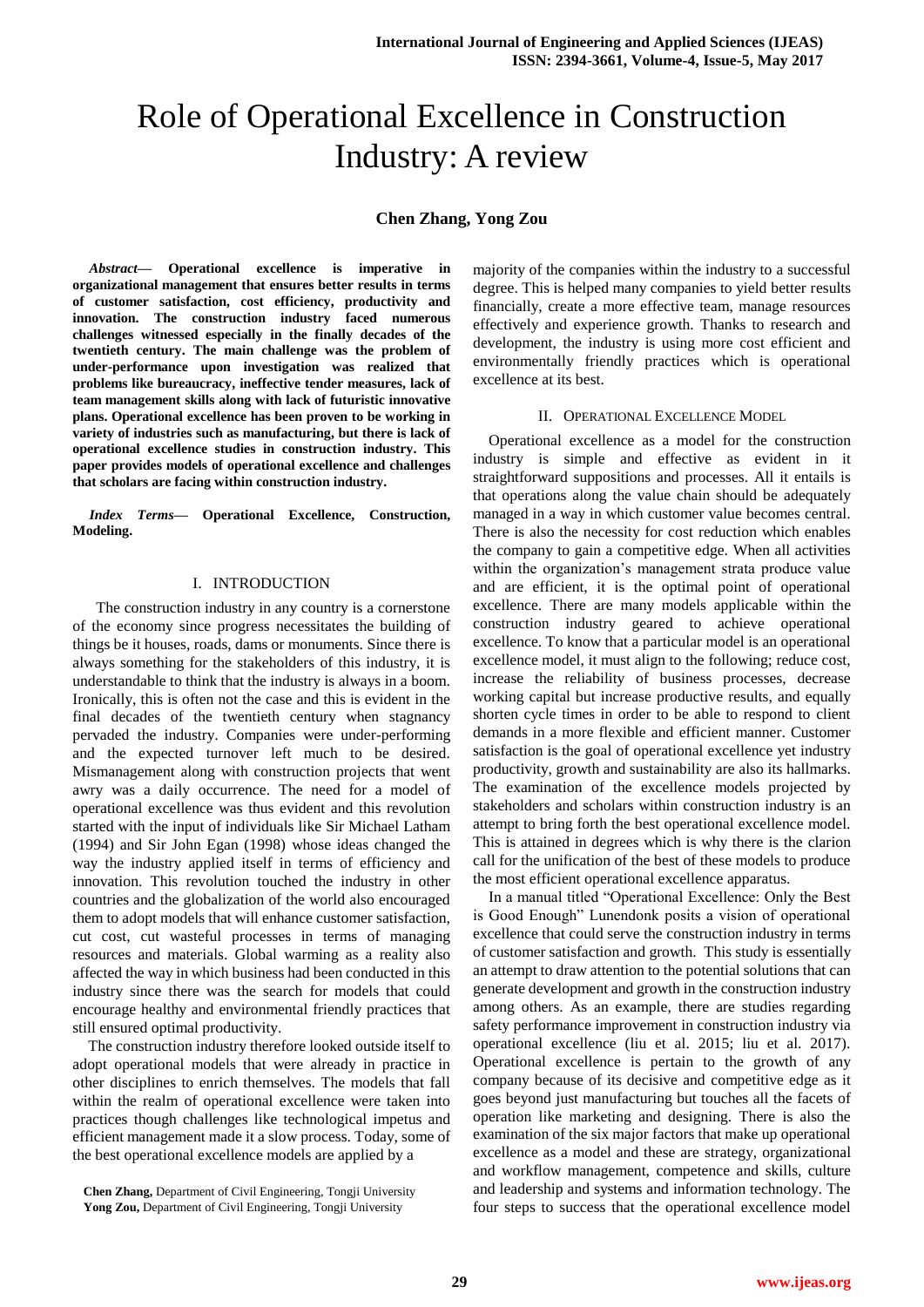projects like planning and setting goals, preparing and creating the basis, paying attention to the pilot phase as well as rollout methods and further development come into examination. This goes to emphasize that there are no small or big processes following the model of operational excellence, all aspects must be followed systematically to yield the best results.

Brain Rains (2015) opines that operational excellence is not a destination but a journey, a constant quest for perfection. According to him, this can only be achieved through operational discipline. For this to be possible, Rains quotes the definition of operational discipline posited DuPont Sustainable Solutions "the deeply rooted dedication and commitment by every member of the organization to carry out each task the right way every time" (qtd in Rains 14). The importance of operational discipline in the construction industry cannot be over emphasized since it ensures reliability and decreases risks of accidents that can be disastrous and costly in terms of human and material casualties.

Thurairajah et al (2011) are focused on the construction industry in the UK which they opine is great at is best but still underachieving. There are several issues that contribute to this underachieving problem some of which include unreliable profitability, lack of research and development, a shortage of skills and a fragmented construction industry at large (p 9). These researchers take a survey of reports in the UK construction industry between 1994 and 2004 and posit that there was the need to improve industry performance through particular regulations that will optimize operational excellence. The model they use in their analyzing is a juxtaposition of the Egan Model of 'constructing excellence' alongside other models that have been posited as an attempt to improve the culture, attitude and working practices of the industry.

Two stakeholders have worked tirelessly for the improvement of operational excellence in the British setting in order to achieve best results and they are Sir John Egan and Sir Michael Latham. Latham focused on the improving the performance of the construction industry in the UK, through team building and the efficient utilization of human resources that reduces costs and enhance productivity. This particular stakeholder surveyed the views of the different groups that make up the construction industry in order to attain holistic view some of which include contractors, as well as major public and private clients. According Latham, the promotion of operational excellence within the industry will begin from knowledgeable clients, a comprehensive project and contract strategy, a fair tender procedure, teamwork, and the creation of a design checklist and related documents. This report was published in July 1994 and got a lot of critical acclaim considering the fact that no one had examined the industry as a whole in an attempt to construct and effective operational model hitherto. The importance of collaborative teamwork and thinking became an additional facet to operational excellence and this served the industry well in terms of allocation and utilization of resources thereby stemming waste.

Although Latham's critique was instrumental to the construction industry's revolution, it did not address all the problems. This is why Egan's model was imperative to complete the problem solving that the previous model had started. The necessity for 'constructing excellence' was the major concern of this expert. The intention was to yield best results in terms of 'improving and achieving world class performance" (Thrairajah 2011 p 2) for the construction industry as a whole. In a manifesto titled "Rethinking Construction" Egan endorsed the ideas of Latham but moved further to explore the different methods through which collective improvement of performance could be attained through the application of best practice. Client leadership was therefore central as in the case of the Latham model along with the trust in human competence in achieving excellence in design, quality, sustainability and customer satisfaction in the industry. As a way of conclusion, Egan also called for a production based philosophy in the construction industry. By implementing all these elements, operational excellence will be attained because results will be innovation, productivity, best practices and engagement.

Through these two groundbreaking critiques, the British government under the supervision of Treasury Secretary in 1999 launched a campaign called "Achieving Excellence in Construction" to revamp the construction sector. The agenda of this campaign was to put together a set of modalities that was intended to ensure sustained improvement in construction, attaining best results as well as a method of renovation. There were equally targets set to monitor growth and excellence in the industry and these included partnerships and cultivation of long term relationships among industry stakeholders along with reducing administrative bottleneck in financial decision making. A critic like Kanji (2002) observes that this campaign was the hallmark of the evolution and modernization of the construction industry in the UK.

Other models of excellence abound in the industry and one is the European Foundation for Quality Management (EFQM) Excellence Model which equally has an agenda to promote operational excellence. This model was based on the hypothesis that customer satisfaction was the driving force of any business since it will lead to improvement in design and practice. This model evaluates customer satisfaction as the main parameter of accessing excellence and productivity in this industry. Balanced results and process orientation are adopted by this model in order to investigate the major factor. In the opinion of Porter and Tanner (1998) customer satisfaction as a yardstick to evaluating excellence was feasible since organizations and business that are noted for this trait often have a high degree of prosperity rates along with greater trade outcomes. With this goal in mind, the construction industry will be forward thinking in terms of innovation and adopt better technological methods, better partnership terms with better teamwork and operational methods. Great leadership will be the overall element that will ensure the realization of these grand ideals of excellence through customer satisfaction. Kanji (2002) believes that leadership pertains to the behavior of all managers in terms of drive and team encouragement that can yield the best results. Managers who can inspire their teams usually see more productivity and save the company resources.

Operational excellence is not only a British or European preoccupation but an American one as well. The Malcolm Baldrige national quality award was instituted in 1987 as a means of rewarding operational excellence. This award nominating body looks for construction companies that show inclination for performance excellence and competitiveness improvement and knowledge sharing on successful performance strategies and its benefits. A company that constantly improves develops recommendations on growth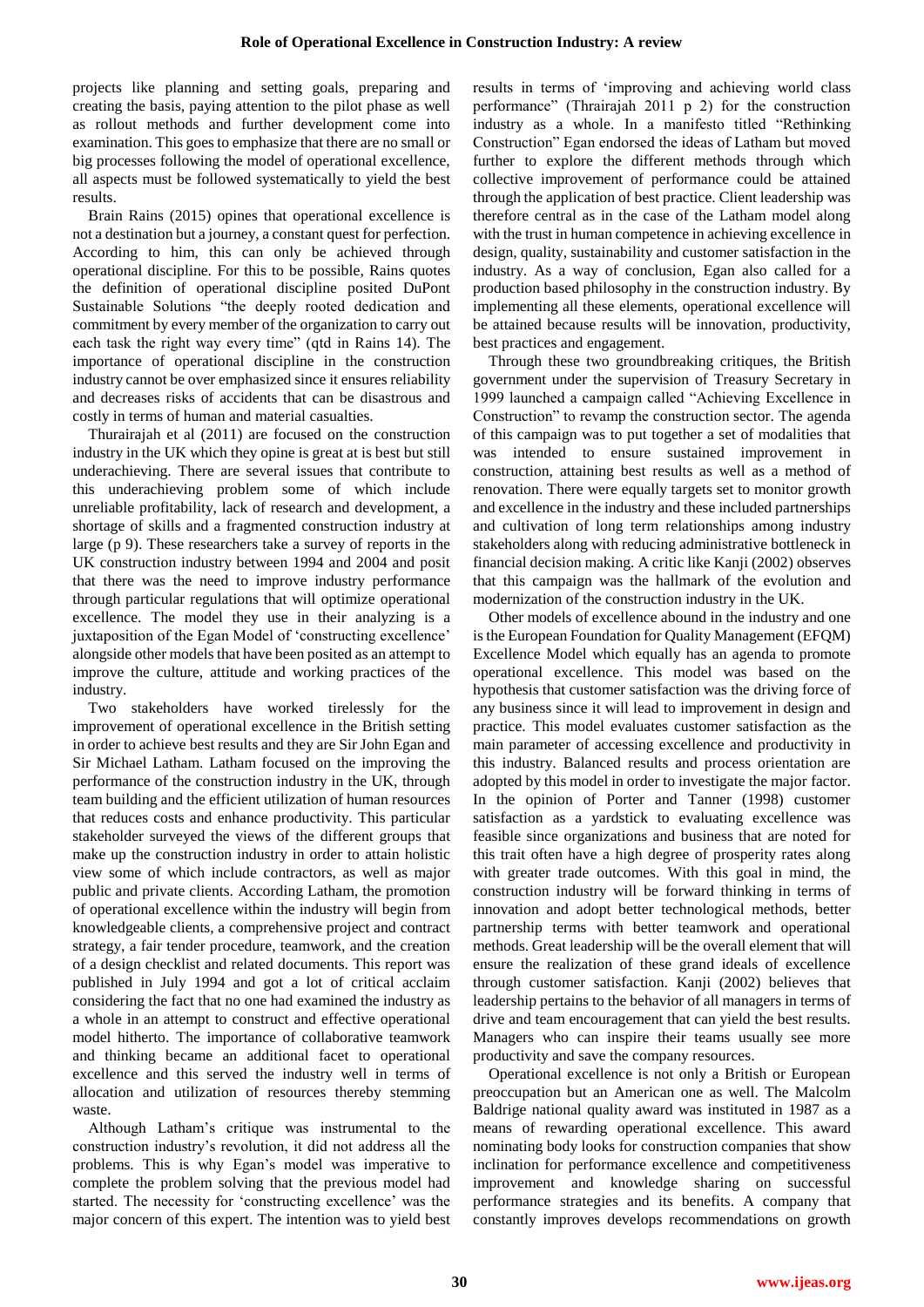which is something that other companies within the industry that benefit from. This award body has seven criteria that nominated companies must abide by in the quest for performance excellence and these include; leadership, strategic planning, customer and market focus, process management and business results. In this regard, the crucial role of top management to create and attain roles along with values and systems comes in handy. By encouraging the incessant quest for performance enhancement external orientation as important attributes to growth.

Kulatunga, Amaratunga and Haigh (2006) have equally made a contribution in terms of evaluating methods to optimize performance in the British construction industry through excellence models. These researchers assert that the review of literature in the field has shown that despite the adoption of all the incredible models put in place to ensure operational excellence, the industry is still under-performing. There are so many challenges that the construction industry is currently facing and these include changing market needs of consumers, health and safety fears, growing concern on sustainable work practices and new government regulations among others. In the face of these new problems, the industry has to adopt new practices that are consumer friendly, healthy, environmentally friendly and technologically savvy. Research and Development (R&D) is the model posited by this trio as the means to achieving excellence as also been acknowledged by other specialists like Fairclough (2002), and Hampton and Brandon (2004). The application of the R&D model has been evidenced by the focus on programs and investment strategies that foster research and development. Every sector faces challenges which come as a result of change in perspective and customer needs, this is the same with the construction industry. These challenges are equally an opportunity for growth and development attainable through the adoption of the stipulations posited by the Research and Development (R&D) Model that cuts across practices in the global construction worldview to promote the most efficient practices.

Fairclough (2002) reiterates that research into innovative mediums of construction will lead to the golden age of excellence that the British construction industry is aspiring for. He goes further to name the different areas in which this should focus on. The development of new products as well as processes and the provision of skills necessary to make use of ideas and lessons acquired through research. Learning about new methods to doing things does not help if there are no provisions for the implementation of the said skills. Fairclough (2002) illustrates how lessons learnt from operations with more advanced technological and environmentally friendly methods can be implemented into the British construction industry with little challenges since the knowledge has already been tested and proven efficient in other places. This is in conjunction to an opinion previously made by Paulson (1975) and the efficiency of this model has been time tested.

A National Council publication equally lays emphasize on the importance of the Research and Development model to advancing and improving methods and operations within the US construction enterprise. The imperative to adopt valued R&D activities as a means of improving growth through application was of paramount importance. This call was made against the backdrop of evidence that other countries were making better choices in implementing new ideas that encouraged operational excellence in the construction industry more than the US. This was costing US construction companies more, while customer satisfaction was minimal while on the global stage, some of these countries with more innovative methods had monopoly of the market.

Laing (2001) is another scholar who as explored the challenges faced by the UK construction industry that has impacted on the attainment of operational excellence. Some of these factors to this critic are environmental while others are as a byproduct of globalization. Laing (2001) lists these eight points which are the influence of global trends and competition on methods, design and material, greater need for standardization and prefabrication, health and safety concerns, the need for more efficacy in risk management, the necessity of innovative materials and construction techniques, the desire for sustainable development and work practices, the need for long term planning, development, revival of construction methods with sufficient provisions in terms of transportation, social services, trainings and jobs, and the concern about issues like life cycle performance of buildings in juxtaposition to original cost. These concerns are varied and numerous, yet an industry that is innovative and growth efficient consider them as milestones that must be met in order for the industry to supersede its current state into an era of optimal operational excellence. These challenges are therefore forcing innovation as the industry now looks out for construction and operational practices that are cost efficient, innovative and time serving in order to compete with the global construction scene.

Thompson (2005) in "Business Excellence: Lessons for the Construction Industry" makes some valid propositions that can enhance operational excellence in the industry. This researcher observes that the construction industry faced many end of era problems in the last decades of the twentieth century which included inefficiency, waste and lack of innovation. These problems were escalated by outside factors like bureaucratic bottleneck and more. According Thompson (2005), it was thanks to the innovative ideas of Latham (1994) and Egan (1998) that this industry was shown a way forward. Through the ideas of these thinkers, efficiency, innovation, profitability and productivity became aligned with the construction industry again. This lead to a new golden age for the British construction industry as it became one of the highest economic strong points of the nation at large. Thanks to these new ideas, innovative and efficient methods were cultivated and customer satisfaction along with global competitiveness became possible.

Incidentally, Thompson (2005) believes that other problems have now cropped up in the construction sector that somehow impairs business excellence which still need to be addressed. One of such challenges is the proliferation of a million models of operational or construction excellence that sometimes conflict in terms of application and practice. This befuddles the minds of some practitioners and even leads to cases of underperformance in the industry. Thompson (2005) thus, feels that it is imperative for the industry to work on a holistic model of excellence that will truly enhance business excellence rather than the Babel of models that currently run rampant within the industry. In her literature review, this scholar examines the popular models that are currently considered as basis of this industry's advancement which include ISO 9001, the European Foundation for Quality Management (EFQM), Excellence Model and the American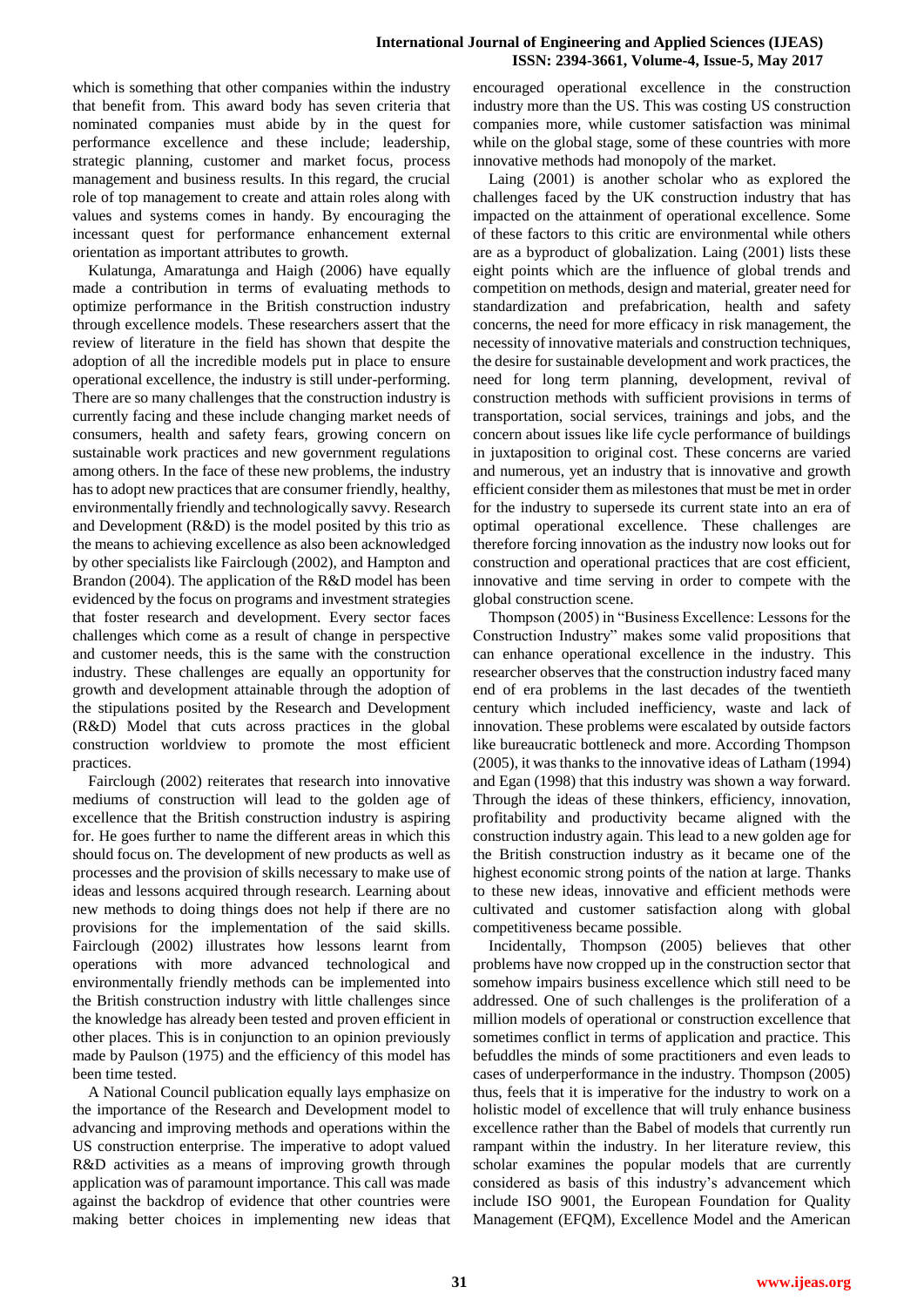Baldrige Model and the Business improvement methods like Total Quality Management (TQM), Business Improvement Review (BIR) among others (Thompson 2005 p 21). The examination of all these models in an attempt to find a holistic mean is essentially this scholar's contribution to the field and it is something that should be explored further for the sake of improvement and operational excellence.

One company stakeholder that has made some great strides in providing a pathway for the future of operational excellence in the construction industry is Accenture. This company is known for its high performance statistics and innovative prowess within the industry which has given them the status to contribute potentially beneficiary excellence models that will benefit the industry at large. One of such break through ideas is their take on galvanizing on "the new microeconomic environment" that has great possibilities of growth and profitability for companies that can position themselves constructively in this new landscape. For this to become feasible, construction companies must be "exceptionally agile, efficient and customer-focused to compete successfully with increasingly powerful emerging-market players and to achieve high performance in the construction markets of the future" (Accenture 2015 p. 4). Every business wants to be profitable and have a long term impact, yet, globalization as a reality has posed challenges for some companies who find it difficult to compete in the vast pool of the global marketplace. But there is also something for everyone if smart thinking is taking into consideration, and Accenture lends this to the industry by encouraging companies to focused on the micro opportunities and being on target in order to benefit from the opportunities and make provisions for the future.

Karim, Marosszeky and Kumaraswamy (2005) have researched the construction industry in Australia and its contribution to operational excellence in the field. These scholars use models like the ISO 9000 and the organizational effectiveness model to assess the place of the home industry in terms of efficiency, customer satisfaction and innovation. After a survey of the practices within the industry, these scholars opine that a considerable variation has been witnessed in relation to specific quality related outcomes. Their projected solution to this conundrum is the creation of a best practice implementation model that will guarantee quality construction outcomes like customer satisfaction and adaptability. From the observation of these scholars, the construction market in Australia is profitable yet, there is the necessity of better practices in order to attain operational excellence which will ensure that the industry is operating at its optimal. This view is echoed in Thompson (2005) as this researcher calls for the creation of holistic operational models that will serve the industry better.

The necessity to achieve world class standards of cost, quality and timelessness cannot be overstated. This is why the construction industry should find operational excellence models that unify to solve these problems for the global industry and so must work for everyone at least to varying degrees. From an observation of the European, continental, Australian and American scholars and more whose opinions have enriched this research, the call for this unification is clear. This is also very significant at this point in time because, the global status of the world makes it difficult for companies within the industry that cannot compete with other international counterparts to succeed. Thompson (2005) insists that British companies within the industry as well as those in other parts of the world must set up operations that enable them to compete with other counterparts anywhere, research to adopt healthier and environmentally healthy as well as innovative methods, train managers and staff to meet the standards of the total quality management model that enhance efficiency, curbs waste and upgrade productivity. Thompson (2005) is on point though she is echoing the opinion of other scholars like Dale, Cooper, and Wilkinson (1997) who upon witnessing the end of era struggles of the British construction industry called for a change in operations and perspective to management. They saw the global market as a rich opportunity of learning and rejuvenation for the home construction industry despite the fact that many thinkers viewed it with dread. It is thanks to the ability to embrace change that business sectors remain relevant and profitable to the nation and this is evident in the construction industry and the boost that operational models of excellence bring.

Oakland (1990) equally makes a contribution to the quest for an operational excellence model within the construction industry in particular and business corporations in general. As an instrumental contributor to this pursuit, he conceives a model that explores the different facets that make up excellence in terms of operation in the industry. Quality, competiveness, and customers as well as understanding and building the quality chains as well as quality management, assessing needs and exploring models and frameworks that are guarantors of operational excellence. John Oakland is credited as one of the scholars who have done outstandingly in terms of working out a model of operational excellence for the construction industry and other related management fields.

Coleman and Douglas (2003) pays attention to the ISO 9000 model of operational excellence and questions what the future holds for companies that apply this mode of operation. This is a pertinent inquiry because forward thinking is pivotal to the operations and growth of any company within any industry. The ISO 9000 model is one that many companies in the construction sector are enamored with, making this inquiry very important to stakeholders of the industry. Coleman and Douglas (2003) reiterate that the ISO 9000 model is a basic model for operational excellence that lays the ground rules of efficiency to any outfit. Yet, there is the need to adopt a higher model which will gel seamlessly with the basic ISO 9000. To the duo, European Foundation for Quality Management (EFQM) is the best model to incorporate since its criteria of implementation are clearer than many others. To these scholars, companies that start up with ISO 9000 before graduating to more complex models like European Foundation for Quality Management (EFQM) attain more optimal results in the long run in terms of customer satisfaction, cost efficiency and production growth. This is operational excellence in practice and the task of adopting two models, one that is an upgrade of the other should not be too heinous for any company with these objectives in hindsight.

Since the global construction industry is looking for operational excellence in order to optimize results, Middle Eastern stakeholders also share their views in this light. According to Ali, Al-Sulaihi and Al-Gahtani (2013), operational excellence models are ideal for measuring performance in the construction industry in Saudi Arabia. They start off by examining the factors that have pushed the